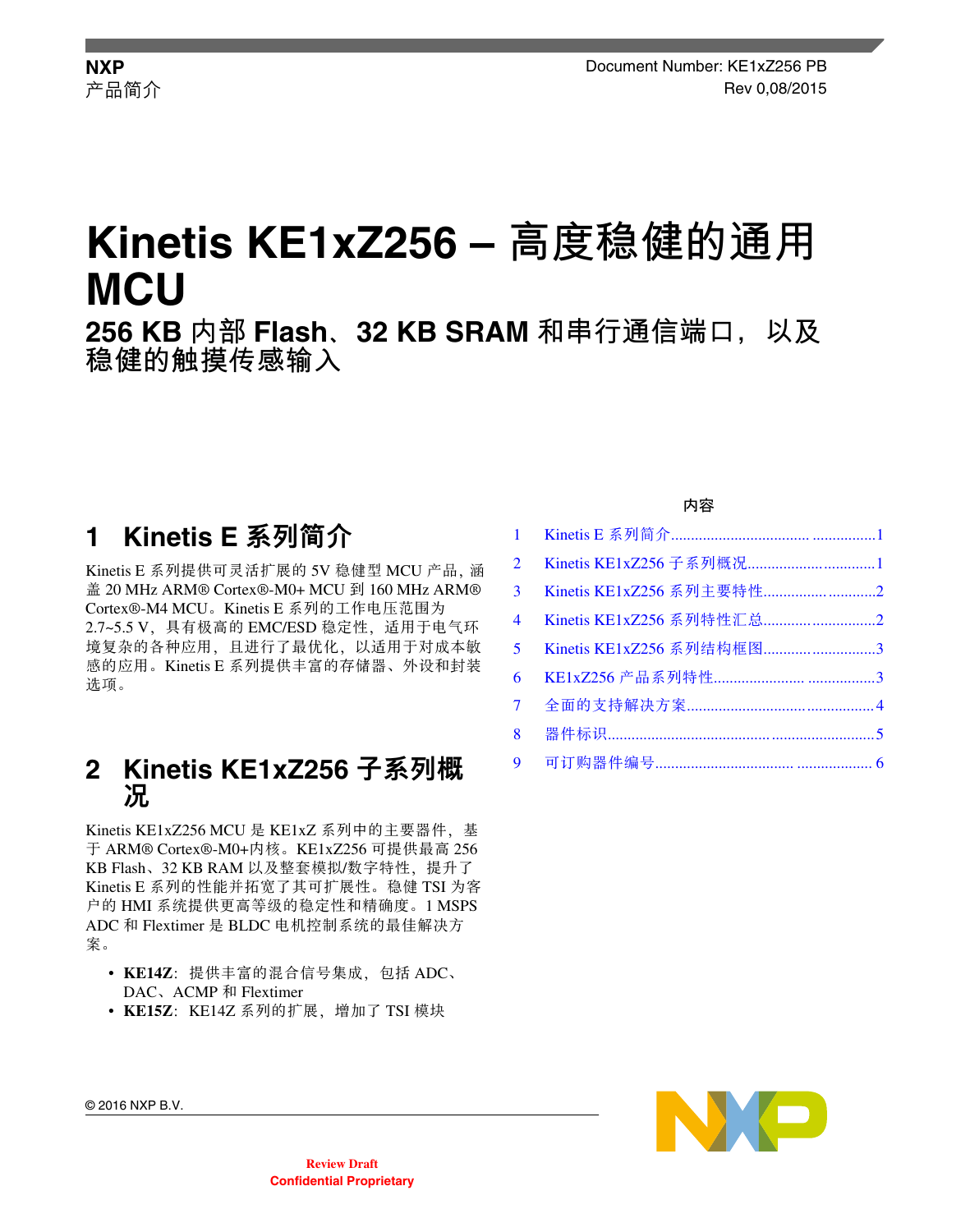## <span id="page-1-0"></span>**3 Kinetis KE1xZ256** 系列主要特性

- 72 MHz ARM Cortex-M0+内核能够满足广泛的处理带宽要求,并且具有出色的性价比、方便易用的封装和宽范 围的存储器容量
- 增强型稳健 IO 确保在噪声环境中的出色性能
- 稳健 TSI 支持互电容模式和自电容模式,具有较高的灵活性,最多可支持 36 个触摸按键
- Flextimer 具有 8 通道 PWM,支持具有死区时间插入和故障检测的三相电机控制
- 1 MSPS 12b ADC, 每个模块最多具有 16 路输入, 可为即时数据转换和存储提供快速采样率
- 模拟比较器(ACMP)用于快速响应外部模拟变化
- 可编程延时模块具有灵活的触发系统,可实现片上模块、ADC、DAC、Flextimer 和 ACMP 等之间的相互连接
- FlexIO 为串行通信接口的实现提供灵活性
- 启动 ROM 提供片上启动代码和串口驱动程序,可节省 Flash 空间,提供灵活的启动选项并支持系统内编程
- 提供促进产品上市的全面支持解决方案,包括 SDK(驱动程序、库和协议栈)、IDE、引导加载程序、RTOS 和 网络社区等

## **4 Kinetis KE1xZ256** 系列特性汇总

| Kinetis KE1xZ256 子系列 | KE14F                         | <b>KE15F</b>                  |
|----------------------|-------------------------------|-------------------------------|
| ICPU 性能              | 72MHz                         | 72MHz                         |
| Flash                | 128-256KB                     | 128-256KB                     |
| SRAM                 | 16-32KB                       | 16-32KB                       |
| 模拟                   | 12b ADC x 2, ACMP x 2         | 12b ADC $x$ 2, ACMP $x$ 2     |
|                      |                               | 36 通道 TSI                     |
| 其他特性                 | <b>Flextimer FlexIO</b>       | Flextimer FlexIO              |
| 封装选项                 | 100LQFP(14x14), 64LQFP(10x10) | 100LQFP(14x14), 64LQFP(10x10) |

#### **表 1. 系列特性汇总**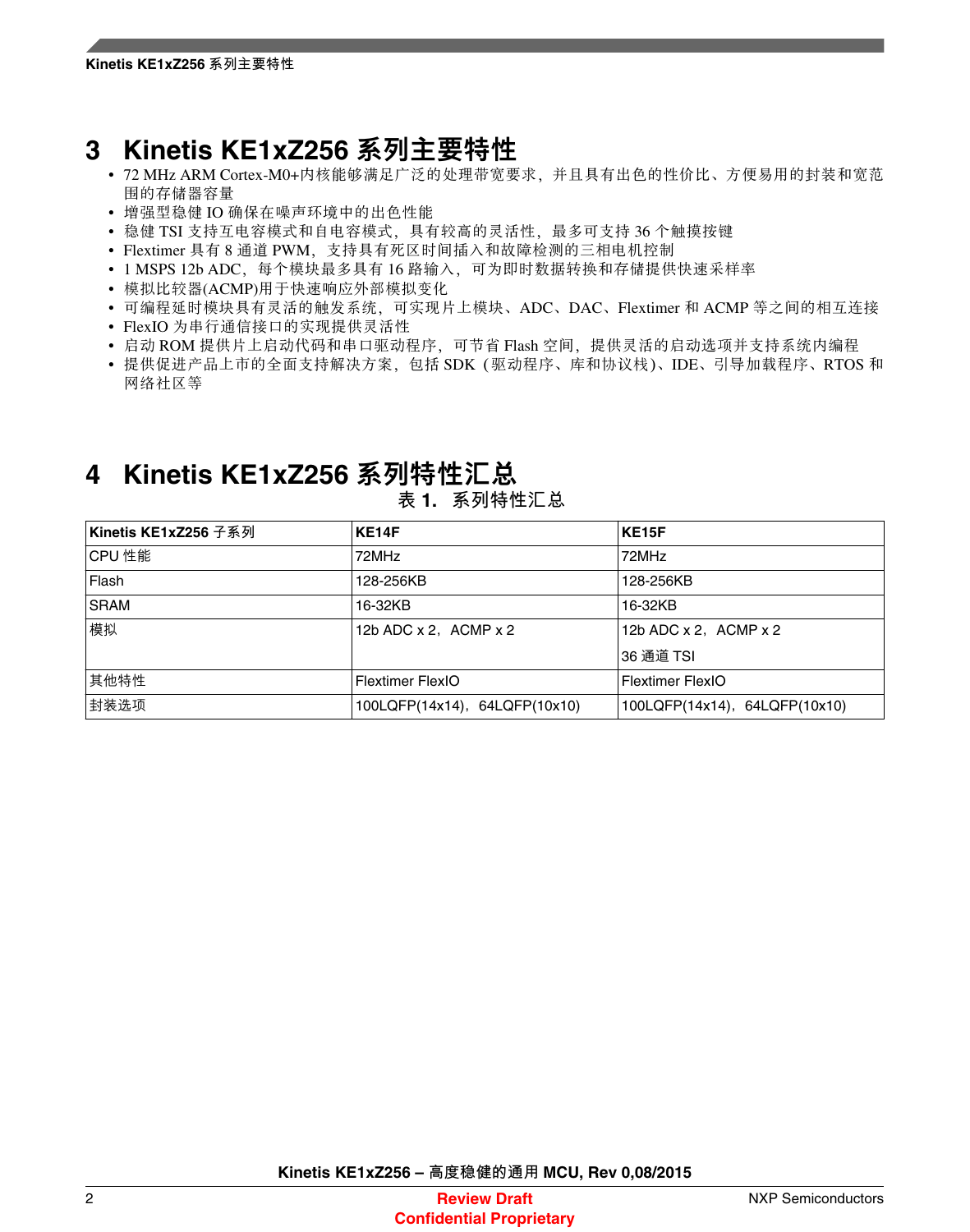## <span id="page-2-0"></span>**5 Kinetis KE1xZ256** 系列结构框图

| 内核                                                 |             | 系统            | 存储器              |           | 时钟                    |
|----------------------------------------------------|-------------|---------------|------------------|-----------|-----------------------|
| ARM <sup>®</sup> Cortex <sup>®</sup> -M0+<br>72MHz |             | 8通道eDMA       | 256KB Flash      | 32KB SRAM | 3-40M/32K OSC         |
| 调试<br>接口                                           |             | <b>TRGMUX</b> | 2KB EEPROM       | 引导ROM     | <b>IRC 48MHz (1%)</b> |
| 中断<br>控制器                                          |             | <b>MMDVSQ</b> |                  |           | <b>IRC 8MHz (3%)</b>  |
|                                                    |             | <b>BME</b>    |                  |           | 128K LPO              |
|                                                    |             | 2.7~5.5V PMC  |                  |           | <b>LPFLL</b>          |
|                                                    |             |               |                  |           |                       |
| 安全和<br>安防                                          | 模拟          | 定时器           | 通信接口             |           | <b>HMI</b>            |
| <b>CRC</b>                                         | 12b ADC x 2 | FlexTimer x 3 | $LPI2C \times 2$ | LPSPI x 2 | <b>TSI</b>            |
| 唯一标识符(UID)                                         | ACMP x 2    | PDB x 1       | LPUART x 3       |           | 稳健IO                  |
| <b>FAC</b>                                         | 8b DAC x 1  | <b>LPIT</b>   | FlexIO           |           | 20mA引脚 x 8            |
| WDOG/EWM                                           |             | <b>LPTMR</b>  |                  |           |                       |
| LVD/POR                                            |             | <b>PWT</b>    |                  |           |                       |
|                                                    |             | <b>RTC</b>    |                  |           |                       |
|                                                    |             |               |                  |           |                       |
|                                                    |             |               |                  |           |                       |

图 **1. Kinetis KE1xZ256** 系列结构框图

## **6 KE1xZ256** 产品系列特性

| 子系列 | KE14F  | KE15F |
|-----|--------|-------|
| 内核  | $ MO+$ | $MO+$ |
| 频率  | 72MHz  | 72MHz |

下一页继续介绍此表*...*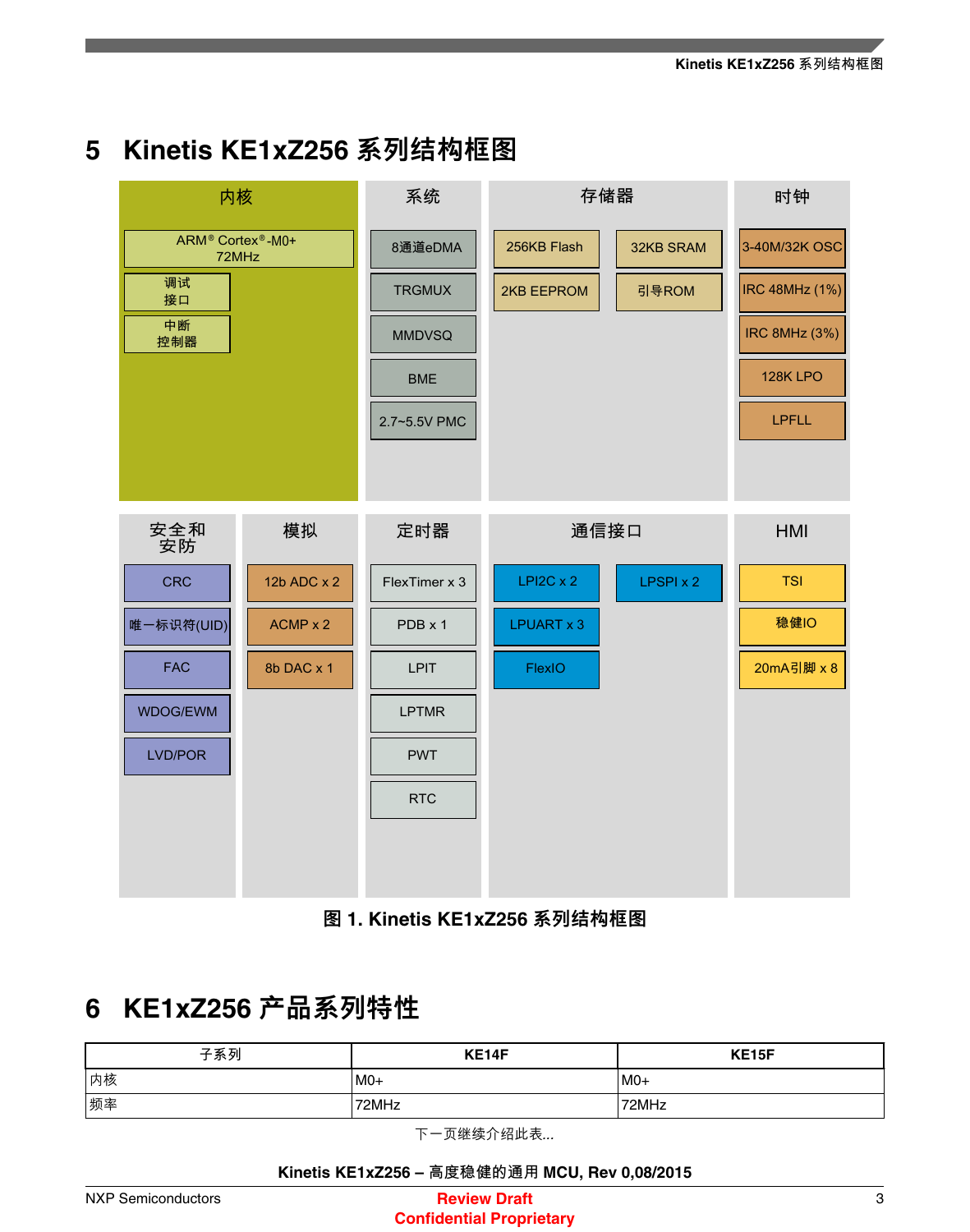#### <span id="page-3-0"></span>**全面的支持解决方案**

| 子系列<br>KE14F            |                                                                | <b>KE15F</b>                                       |
|-------------------------|----------------------------------------------------------------|----------------------------------------------------|
| Flash                   | 128KB-512KB<br>128KB-512KB                                     |                                                    |
| <b>SRAM</b>             | 16KB-32KB                                                      | 16KB-32KB                                          |
| <b>EEPROM/数据 Flash</b>  | 2KB                                                            | 2KB                                                |
| 时钟                      | 48M FIRC(1%), 8M SIRC(3%),<br>XOSC(3-40M, 30-40K),             | 48M FIRC(1%), 8M SIRC(3%),<br>XOSC(3-40M, 30-40K), |
|                         | 128K LPO、LPFLL                                                 | 128K LPO、LPFLL                                     |
| 启动 ROM (UART, SPI, IIC) | 有                                                              | 有                                                  |
| <b>DMA</b>              | 8通道                                                            | 8 通道                                               |
| WDT/POR/LVD             | 有                                                              | 有                                                  |
| <b>ADC</b>              | 2 x 12b, 1MSPS                                                 | $2 \times 12b$ , 1MSPS                             |
| <b>ACMP</b>             | $\overline{2}$                                                 | $\overline{2}$                                     |
| <b>DAC</b>              | 8b (位于 ACMP)                                                   | 8b (位于 ACMP)                                       |
| 定时器                     | Flextimer x 3, LPTMR x 1                                       | Flextimer x 3, LPTMR x 1                           |
| PDB                     | 1                                                              | $\mathbf{1}$                                       |
| PIT                     | $\mathbf{1}$                                                   | $\mathbf{1}$                                       |
| <b>RTC</b>              | 1                                                              | $\mathbf{1}$                                       |
| CAN                     |                                                                |                                                    |
| <b>UART</b>             | 3                                                              | 3                                                  |
| SPI                     | $\overline{c}$                                                 | $\overline{2}$                                     |
| 12C                     | 2                                                              | $\overline{2}$                                     |
| FlexIO                  | 4个定时器, 4个移位器, 8引脚                                              | 4个定时器, 4个移位器, 8引脚                                  |
| <b>TSI</b>              |                                                                | 36 通道 TSI                                          |
| VDD                     | $2.7 - 5.5V$                                                   | $2.7 - 5.5V$                                       |
| 温度(Ta)                  | $-40 - 105$ °C                                                 | $-40 - 105$ °C                                     |
| 封装(GPIO)                | 100LQFP(14x14), 64LQFP(10x10)<br>100LQFP(14x14), 64LQFP(10x10) |                                                    |

## 全面的支持解决方案 **7**

# **7.1 Kinetis** 软件开发套件**(SDK)**

- 提供丰富的外设驱动、协议栈和中间层软件。
- 提供示例程序,用于演示 HAL、外设驱动程序、中间层和 RTOS 的用法。
- 操作系统抽象(OSA)适用于 Freescale MQX™ Lite RTOS、FreeRTOS 和 Micrium uC/OS 内核, 以及裸机(无 RTOS) 应用程序。

### **7.2 Processor Expert**

• 用于生成器件驱动程序以及启动代码的免费工具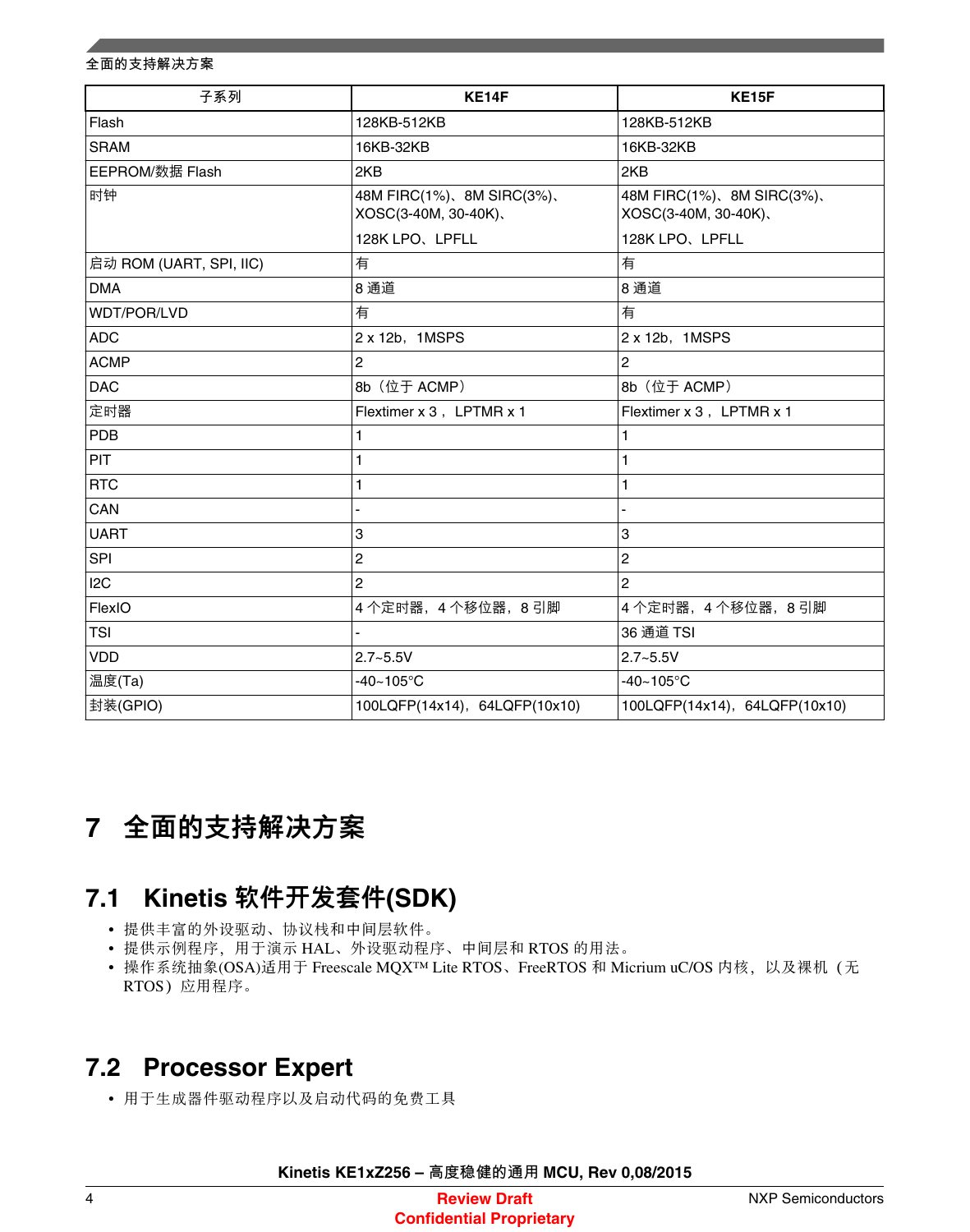- <span id="page-4-0"></span>• 从项目创建到调试仅需 7 个步骤——大大缩短开发时间
- 在 Kinetis Design Studio 中提供, 或作为 IAR/Keil/GNU IDE 的独立插件

### **7.3** 集成开发环境**(IDE)**

- IAR Embedded Workbench®[iar.com/kinetis](http://www.iar.com/kinetis)
- ARM Keil®微控制器开发套件 [keil.com/freescale](http://www.keil.com/freescale)
- Freescale Kinetis Design Studio IDE
	- 免费的 Kinetis MCU 集成开发环境(IDE)
	- 基于 Eclipse 和 GCC 的 IDE,支持 C/C++编辑、编译和调试
- 通过 Freescale Connect 合作伙伴提供全面的 ARM 生态体系支持

### **7.4** 在线支持 **ARM mbed™**开发平台

- 便捷的 Kinetis MCU 原型设计和开发
- 在线 mbed SDK, 开发者社区
- 免费软件库

### **7.5** 引导加载程序

- 面向所有 Kinetis MCU 的通用引导加载程序
- 通过串行连接进行系统内 Flash 编程:擦除、编程和检验
- 基于 ROM 或 Flash 的引导加载程序, 提供开源软件和主机端编程程序

#### **7.6** 开发硬件

- Freescale Freedom 开发平台
	- 成本低(< \$ 20 USD)
	- 采用业界标准的紧凑设计
	- 集成的开放标准串行和调试接口(OpenSDA)
	- 兼容各种第三方扩展电路板

### 器件标识 **8**

### **8.1** 说明

芯片器件编号包含识别具体器件的字段。您可以通过这些字段的值来判断收到的具体器件。

#### **8.2** 格式

器件编号采用以下格式: Q KE## A FFF T PP CC (N)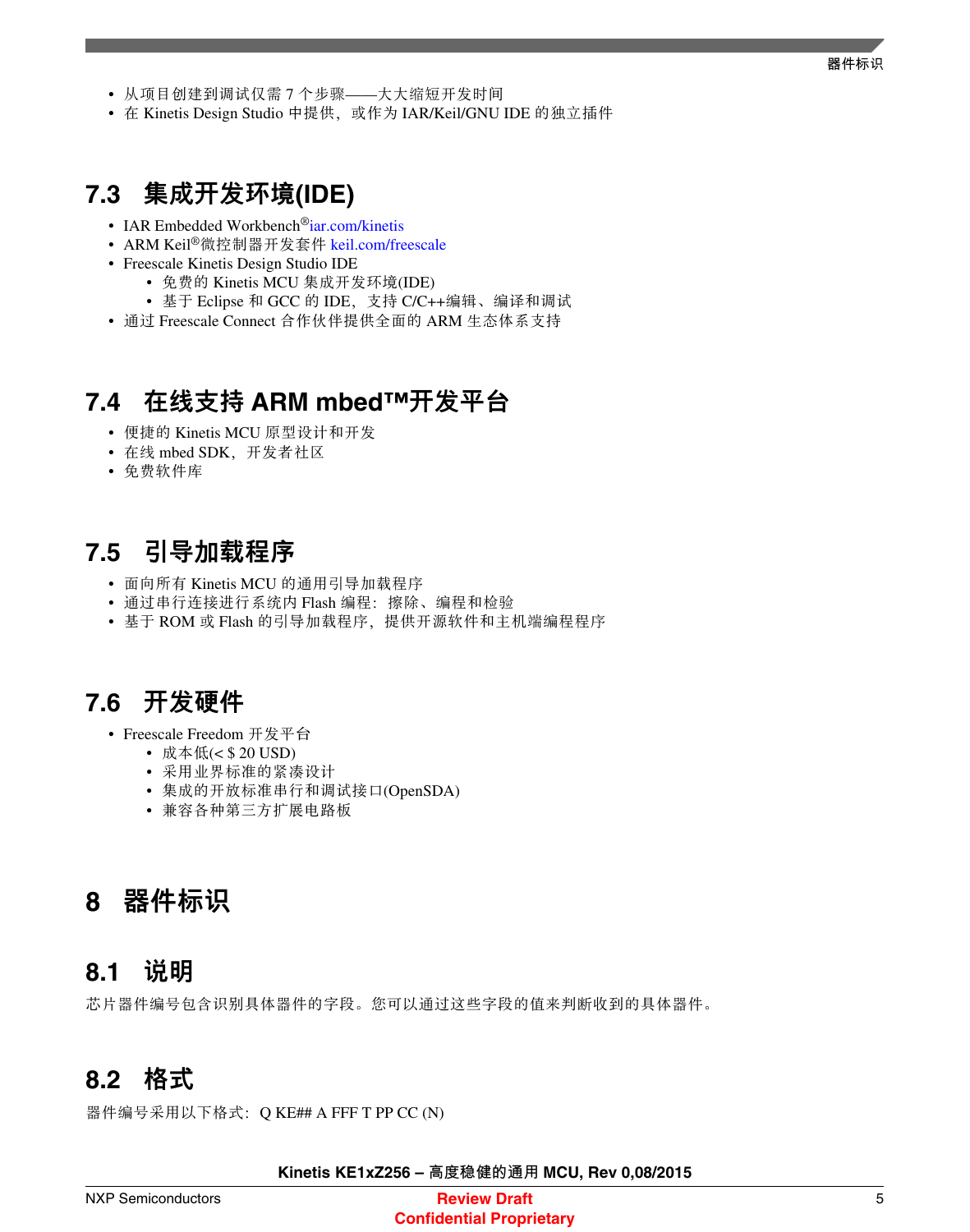<span id="page-5-0"></span>**可订购器件编号**

## **8.3** 字段

下表列出器件编号中每个字段的可能值(并非所有组合都有效)。

**表 2. 器件编号字段说明**

| 字段         | 说明             | 值                                     |
|------------|----------------|---------------------------------------|
| Q          | 认证状态           | M = 完全通过认证, 正式进入市场                    |
|            |                | P = 资格预审                              |
| KE##       | Kinetis 系列     | KE <sub>14</sub> Z                    |
|            |                | <b>KE15Z</b>                          |
| A          | 主要属性           | $Z = \text{Cortex-M0+}$               |
| <b>FFF</b> | 程序 Flash 存储器大小 | $256 = 256$ KB                        |
|            |                | $128 = 128$ KB                        |
| R          | 芯片版本           | (空白) = 主版本                            |
|            |                | A = 主版本后的修订版本                         |
| T          | 温度范围           | $V = -40 °C - 105 °C$                 |
| <b>PP</b>  | 封装标识符          | $LL = 100LQFP (14 mm × 14 mm)$        |
|            |                | LH = $64$ LQFP (10 mm $\times$ 10 mm) |
| CC         | 最大 CPU 频率(MHz) | $7 = 72$ MHz                          |
| N          | 包装类型           | $R =$ 卷带式                             |
|            |                | (空白) = 盘式                             |

## **9** 可订购器件编号

#### **表 3. 订购信息**

| 产品                                   | 存储器          |             | 封装  |             | IO 和 ADC 通道 |                         |                  |
|--------------------------------------|--------------|-------------|-----|-------------|-------------|-------------------------|------------------|
| 量产型号                                 | <b>Flash</b> | <b>SRAM</b> | 引脚数 | 封装          | <b>GPIO</b> | <b>GPIO</b>             | ADC <sup>2</sup> |
|                                      |              |             |     |             |             | (INT / HD) <sup>1</sup> | 通道               |
|                                      |              |             |     |             |             |                         | (SE / DP)        |
| MKE15Z256V<br>LL7                    | 256 KB       | 32KB        | 100 | <b>LQFP</b> | 89          | 89/8                    | 28/0             |
| <b>MKE15Z256V</b><br>LH <sub>7</sub> | 256 KB       | 32KB        | 64  | <b>LQFP</b> | 58          | 58/8                    | 27/0             |
| <b>MKE15Z128V</b><br>LL7             | 128 KB       | 16KB        | 100 | <b>LQFP</b> | 89          | 89/8                    | 28/0             |
| <b>MKE15Z128V</b><br>LH <sub>7</sub> | 128 KB       | 16KB        | 64  | <b>LQFP</b> | 58          | 58/8                    | 27/0             |
| MKE14Z256V<br>LL7                    | 256 KB       | 32KB        | 100 | <b>LQFP</b> | 89          | 89/8                    | 28/0             |

下一页继续介绍此表*...*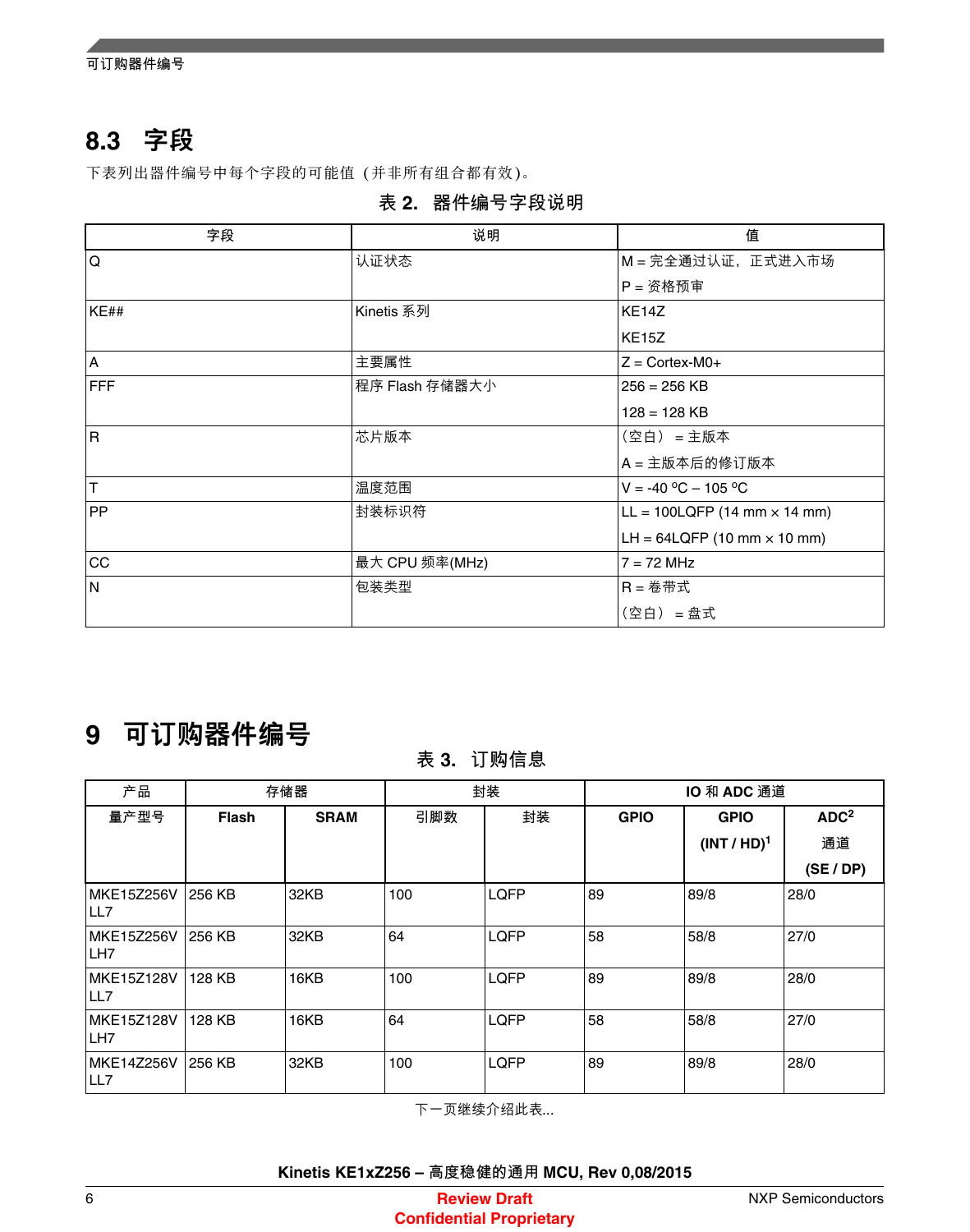**可订购器件编号**

| 产品                 | 存储器          |             | 封装  |             | IO 和 ADC 通道 |                |                  |
|--------------------|--------------|-------------|-----|-------------|-------------|----------------|------------------|
| 量产型号               | <b>Flash</b> | <b>SRAM</b> | 引脚数 | 封装          | <b>GPIO</b> | <b>GPIO</b>    | ADC <sup>2</sup> |
|                    |              |             |     |             |             | $(INT / HD)^1$ | 通道               |
|                    |              |             |     |             |             |                | (SE / DP)        |
| MKE14Z256V<br>ILH7 | 1256 KB      | 32KB        | 64  | <b>LOFP</b> | 58          | 58/8           | 27/0             |
| MKE14Z128V<br>ILL7 | 128 KB       | 16KB        | 100 | LQFP        | 89          | 89/8           | 28/0             |
| MKE14Z128V<br>ILH7 | 128 KB       | 16KB        | 64  | LQFP        | 58          | 58/8           | 27/0             |

**表 3. 订购信息 (继续)**

<sup>1</sup>INT:中断引脚数;HD:高电流驱动引脚数

 $2$  ADC0 + ADC1

#### **表 4. 修订历史记录**

| 修订些<br>颀 | $\overline{I}$ |
|----------|----------------|
| 0        | íЛX            |